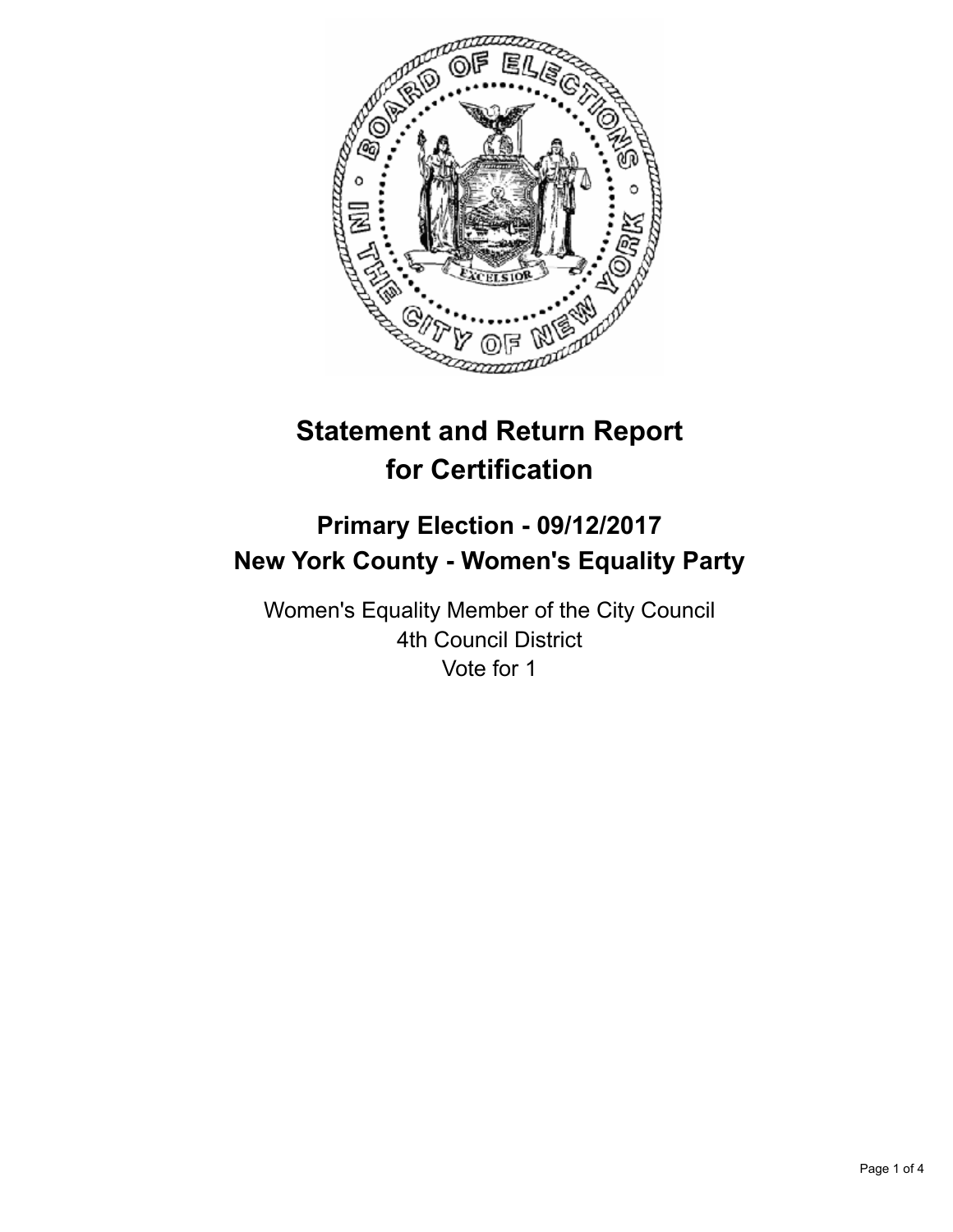

#### **Assembly District 67**

| <b>PUBLIC COUNTER</b>                                    |              |
|----------------------------------------------------------|--------------|
| MANUALLY COUNTED EMERGENCY                               |              |
| ABSENTEE / MILITARY                                      |              |
| AFFIDAVIT                                                |              |
| <b>Total Ballots</b>                                     | 0            |
| Less - Inapplicable Federal/Special Presidential Ballots | <sup>0</sup> |
| <b>Total Applicable Ballots</b>                          | 0            |
|                                                          |              |

## **Assembly District 68**

| <b>Total Applicable Ballots</b>                          | O            |
|----------------------------------------------------------|--------------|
| Less - Inapplicable Federal/Special Presidential Ballots | 0            |
| <b>Total Ballots</b>                                     | $\mathbf{0}$ |
| <b>AFFIDAVIT</b>                                         | $\Omega$     |
| <b>ABSENTEE / MILITARY</b>                               | 0            |
| <b>MANUALLY COUNTED EMERGENCY</b>                        | $\Omega$     |
| PUBLIC COUNTER                                           |              |

#### **Assembly District 73**

| <b>PUBLIC COUNTER</b>                                    | 0             |
|----------------------------------------------------------|---------------|
| MANUALLY COUNTED EMERGENCY                               | 0             |
| ABSENTEE / MILITARY                                      | 2             |
| AFFIDAVIT                                                | $\Omega$      |
| <b>Total Ballots</b>                                     | $\mathbf{2}$  |
| Less - Inapplicable Federal/Special Presidential Ballots | 0             |
| <b>Total Applicable Ballots</b>                          | $\mathbf{2}$  |
| REBECCA HARARY (WRITE-IN)                                | $\mathcal{P}$ |
| <b>Total Votes</b>                                       | 2             |

#### **Assembly District 74**

| <b>Total Applicable Ballots</b>                          | o        |
|----------------------------------------------------------|----------|
| Less - Inapplicable Federal/Special Presidential Ballots | $\Omega$ |
| <b>Total Ballots</b>                                     | 0        |
| <b>AFFIDAVIT</b>                                         | $\Omega$ |
| ABSENTEE / MILITARY                                      | $\Omega$ |
| <b>MANUALLY COUNTED EMERGENCY</b>                        | 0        |
| PUBLIC COUNTER                                           | 0        |

#### **Assembly District 75**

| <b>Total Applicable Ballots</b>                          | 0        |
|----------------------------------------------------------|----------|
| Less - Inapplicable Federal/Special Presidential Ballots |          |
| <b>Total Ballots</b>                                     | 0        |
| AFFIDAVIT                                                | 0        |
| ABSENTEE / MILITARY                                      | $\Omega$ |
| MANUALLY COUNTED EMERGENCY                               | 0        |
| <b>PUBLIC COUNTER</b>                                    |          |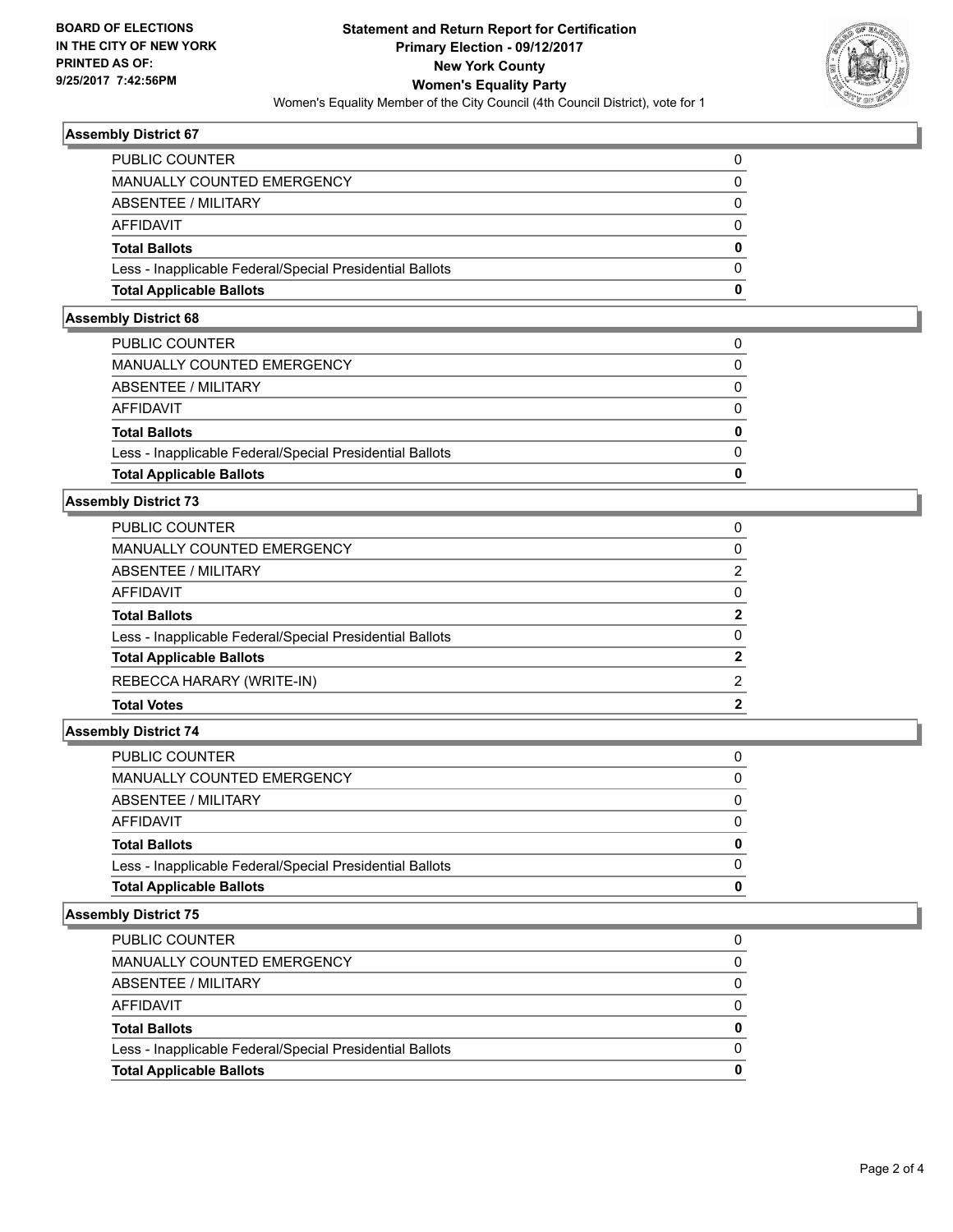

## **Assembly District 76**

| <b>Total Applicable Ballots</b>                          | 0 |
|----------------------------------------------------------|---|
| Less - Inapplicable Federal/Special Presidential Ballots |   |
| <b>Total Ballots</b>                                     | 0 |
| AFFIDAVIT                                                |   |
| ABSENTEE / MILITARY                                      |   |
| <b>MANUALLY COUNTED EMERGENCY</b>                        |   |
| <b>PUBLIC COUNTER</b>                                    |   |